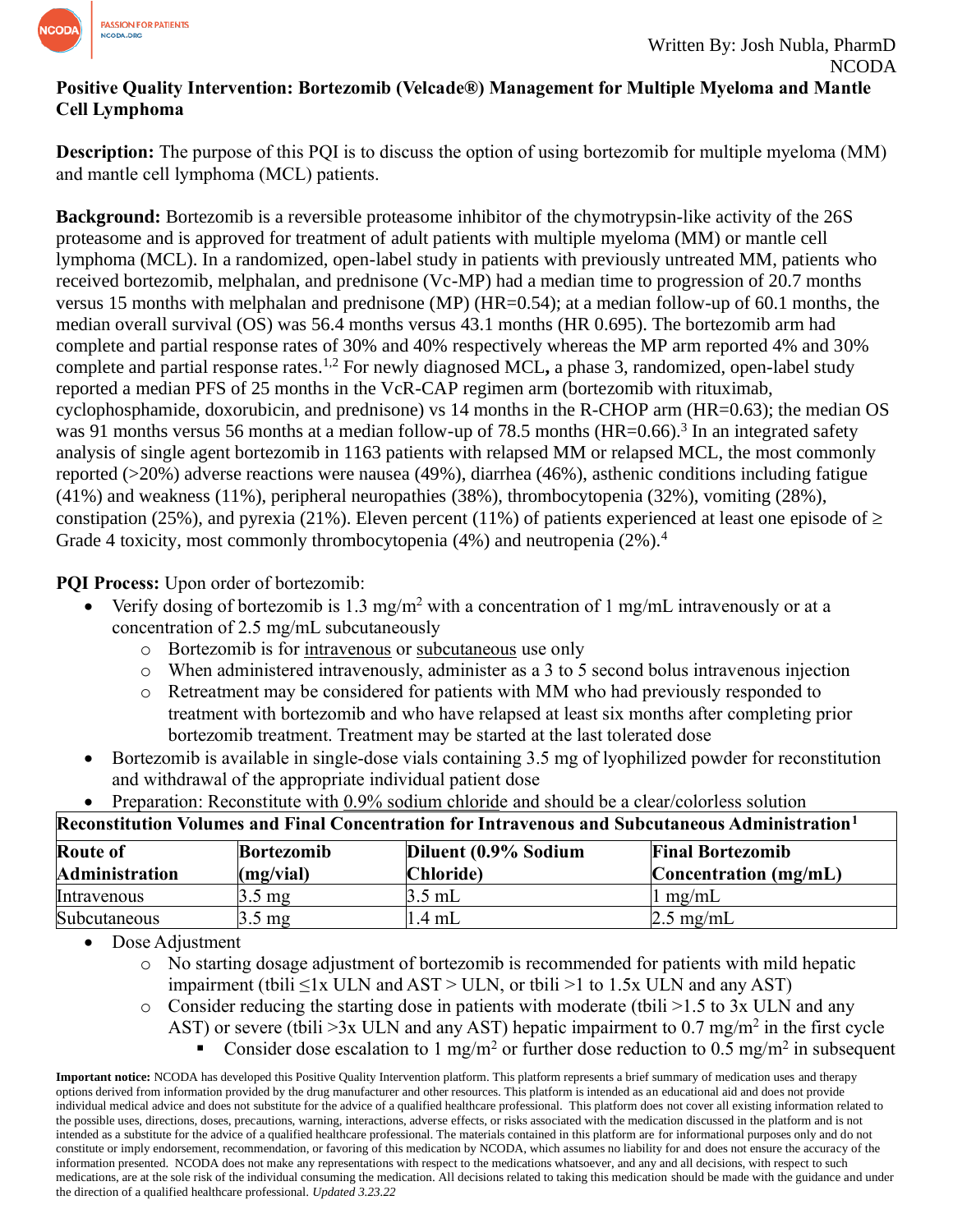

cycles based on patient tolerability

- o No starting dose adjustment of bortezomib for patients with renal impairment
	- In patients requiring dialysis, bortezomib should be given after dialysis procedure
- For previously untreated MM, bortezomib is administered in combination with oral melphalan and oral prednisone for 9, six-week treatment cycles as shown in Table 1
- Prior to initiating any cycle of therapy with bortezomib in combination with melphalan and prednisone:
	- o Platelet count should be at least 70 x  $10^9$ /L and absolute neutrophil count (ANC)  $\geq 1 \times 10^9$ /L
	- o Nonhematological toxicities should have resolved to Grade 1 or baseline

## o If any of these requirements are not met, review prescribing information for dose modifications

**Table 1: Regimen for Previously Untreated MM<sup>1</sup> Twice Weekly Bortezomib (Cycles 1-4)**

| Week                                                                                          |                         |                         |  |  |       |  |      |                                              |  |          |  | o    |
|-----------------------------------------------------------------------------------------------|-------------------------|-------------------------|--|--|-------|--|------|----------------------------------------------|--|----------|--|------|
| Bortezomib $(1.3 \text{ mg/m}^2)$                                                             | Day 1                   | $-$                     |  |  |       |  |      | Day 4 Day 8 Day 11 Rest Day 22 Day 25 Day 29 |  |          |  | Rest |
|                                                                                               |                         |                         |  |  |       |  |      |                                              |  |          |  |      |
| Melphalan $(9 \text{ mg/m}^2)$                                                                | Day 1 Day 2 Day 3 Day 4 |                         |  |  | $- -$ |  | Rest |                                              |  |          |  | Rest |
| Prednisone (60 mg/m <sup>2</sup> )                                                            |                         |                         |  |  |       |  |      |                                              |  |          |  |      |
| Once Weekly Bortezomib (Cycles 5 to 9 when used in combination with Melphalan and Prednisone) |                         |                         |  |  |       |  |      |                                              |  |          |  |      |
| Week                                                                                          |                         |                         |  |  |       |  |      |                                              |  |          |  |      |
| Bortezomib $(1.3 \text{ mg/m}^2)$                                                             | Day 1                   |                         |  |  | Day 8 |  |      | $Rest$ Day 22                                |  | Day $29$ |  | Rest |
| Melphalan $(9 \text{ mg/m}^2)$                                                                |                         | Day 1 Day 2 Day 3 Day 4 |  |  | $-$   |  | Rest | $-$                                          |  |          |  | Rest |
| Prednisone (60 mg/m <sup>2</sup> )                                                            |                         |                         |  |  |       |  |      |                                              |  |          |  |      |

- For previously untreated MCL, bortezomib is administered intravenously in combination with intravenous rituximab, cyclophosphamide, doxorubicin and oral prednisone (VcR-CAP) for 6, three week treatment cycles as shown in Table 2
	- o Bortezomib is administered first followed by rituximab
	- o If response first documented at cycle 6, two additional VcR-CAP cycles are recommended
	- o At least 72 hours should elapse between consecutive doses of bortezomib
- Prior to the first day of each cycle (other than Cycle 1):
	- $\circ$  Platelet count should be at least 100 x 10<sup>9</sup>/L and ANC should be at least 1.5 x 10<sup>9</sup>/L
	- $\circ$  Hemoglobin should be at least 8 g/dL (at least 4.96 mmol/L)
	- o Nonhematologic toxicity should have recovered to Grade 1 or baseline
	- o If any of these requirements are not met, review prescribing information for dose modifications
	- o Hold at the onset of Grade 3 toxicities, excluding neuropathy managed without holding

| Table 2: Regimen for Previously Untreated MCL Twice Weekly Bortezomib (6, Three Week Cycles)*                      |         |       |       |       |       |       |          |      |  |
|--------------------------------------------------------------------------------------------------------------------|---------|-------|-------|-------|-------|-------|----------|------|--|
| Week                                                                                                               |         |       |       |       |       |       |          |      |  |
| Bortezomib $(1.3 \text{ mg/m}^2)$                                                                                  | Day 1   | $- -$ |       | Day 4 | $-$   | Day 8 | Day $11$ | Rest |  |
| Rituximab (375 mg/m <sup>2</sup> )<br>Cyclophosphamide $(750 \text{ mg/m}^2)$<br>Doxorubicin $(50 \text{ mg/m}^2)$ | Day 1   |       |       |       |       |       |          | Rest |  |
| Prednisone (100 mg/m <sup>2</sup> )                                                                                | Day $1$ | Day 2 | Day 3 | Day 4 | Day 5 | $- -$ |          | Rest |  |

**\***Dosing may continue for two more cycles (8 cycles total) if response is seen at cycle 6

- Administration
	- o When administered subcutaneously, sites for each injection (thigh or abdomen) should be rotated
	- o If local injection site reactions occur following subcutaneous administration, a less concentrated solution (1 mg/mL) may be administered subcutaneously; intravenous route can be considered

**Important notice:** NCODA has developed this Positive Quality Intervention platform. This platform represents a brief summary of medication uses and therapy options derived from information provided by the drug manufacturer and other resources. This platform is intended as an educational aid and does not provide individual medical advice and does not substitute for the advice of a qualified healthcare professional. This platform does not cover all existing information related to the possible uses, directions, doses, precautions, warning, interactions, adverse effects, or risks associated with the medication discussed in the platform and is not intended as a substitute for the advice of a qualified healthcare professional. The materials contained in this platform are for informational purposes only and do not constitute or imply endorsement, recommendation, or favoring of this medication by NCODA, which assumes no liability for and does not ensure the accuracy of the information presented. NCODA does not make any representations with respect to the medications whatsoever, and any and all decisions, with respect to such medications, are at the sole risk of the individual consuming the medication. All decisions related to taking this medication should be made with the guidance and under the direction of a qualified healthcare professional. *Updated 3.23.22*